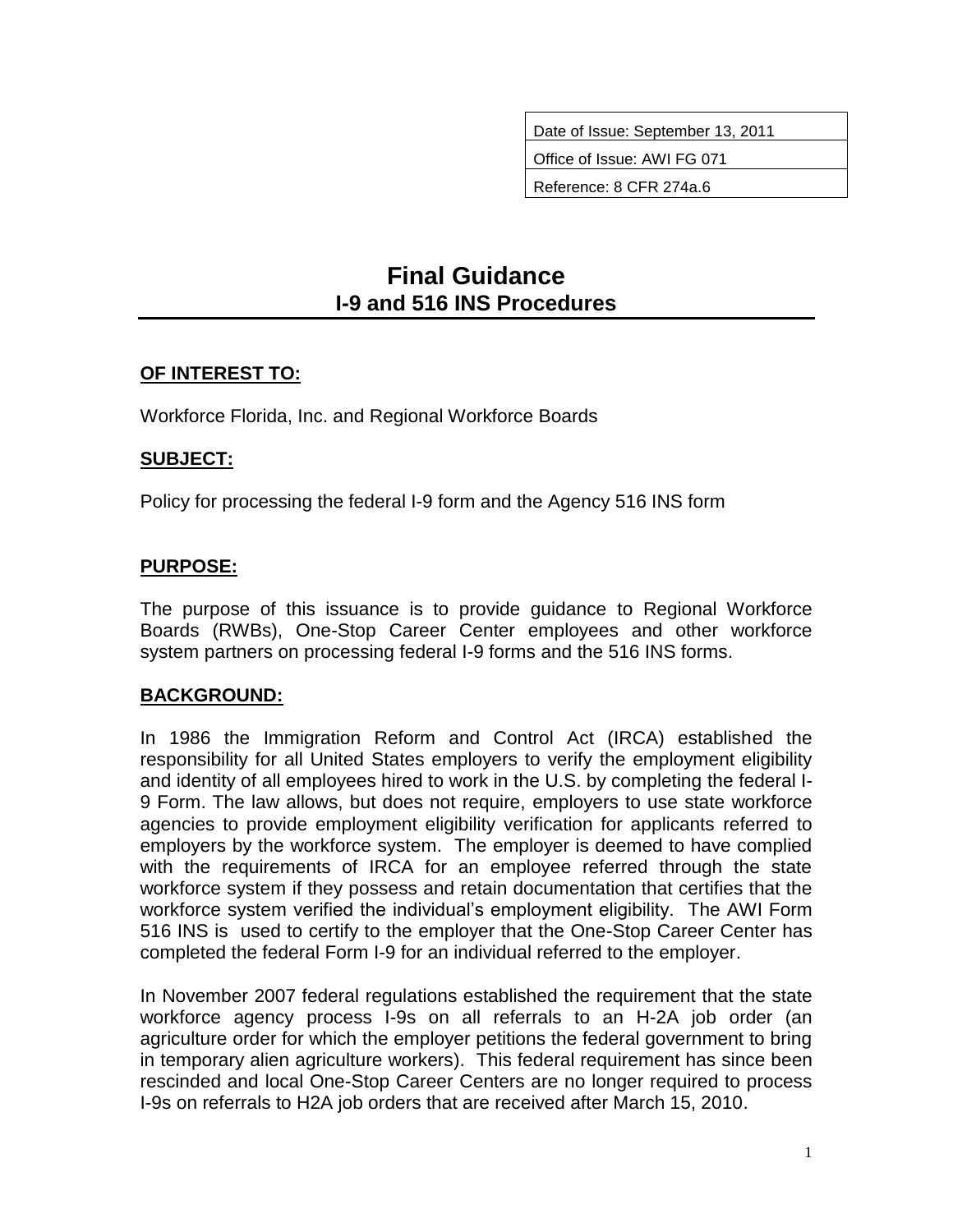In 2009, the federal government, per 20 CFR 655.15, required the state workforce agency to process I-9s on all referrals by staff to an H-2B job order (other-than-agriculture job order for which the employer petitions the federal government to bring temporary alien workers into the United States). This requirement has not been rescinded and One-Stop Career Centers are required to process I-9s for all H-2B job referrals, until further notice.

In some cases, an employer may request the One-Stop Career Center to complete the employment eligibility verification for referrals to employment other than H-2B job orders. As noted earlier, the statutory authority contained in 8 CFR 274a.6 allows, but does not require, the One-Stop Career Center to perform this activity as a business service.

# **Form I-9 Procedure**

One-Stop staff should refer to [the USCIS Handbook for Employers](http://www.uscis.gov/files/form/m-274.pdf) (Form M-274) for guidance and instructions on how to complete the Form I-9. The job applicant can either (1) present one document from List A that establishes both identity and employment authorization, or (2) a document from List B that establishes identity and one from List C that establishes employment authorization. If the documents (1) reasonably appear on their face to be genuine, (2) relate to the person presenting them, and (3) the applicant is authorized to work in the U.S., the staff should proceed to complete the I-9 Form. Staff must retain the original completed I-9 Form. Simply photocopying the documents presented by the job applicant is not an acceptable substitute for proper completion of the I-9.

RWBs may choose to retain a copy of the documents presented by applicants. If an RWB chooses to retain copies of an applicant's documents, they must do so for all applicants for whom an I-9 Form is processed. The copying of these documents is solely for the purpose of complying with the requirements of employment verification and must be kept on file with the original I-9 and the copy of the 516 INS for a period of not less than five years. The photocopies must not be used for any other purpose.

While the decision to retain photocopies of documents is left to the RWB's discretion, please keep in mind that the RWB may face potential liability for improper processing of the I-9 Form. Copies of supporting documentation will assist in showing that proper procedures were followed.

#### **Form 516 INS Procedure**

Once the Form I-9 has been completed on a work eligible job applicant, the One-Stop Career Center staff should complete the top portion of the Form 516 INS to include the employer's name and address; the date of issuance; the applicant's personal information; the job order number and position applied for; the